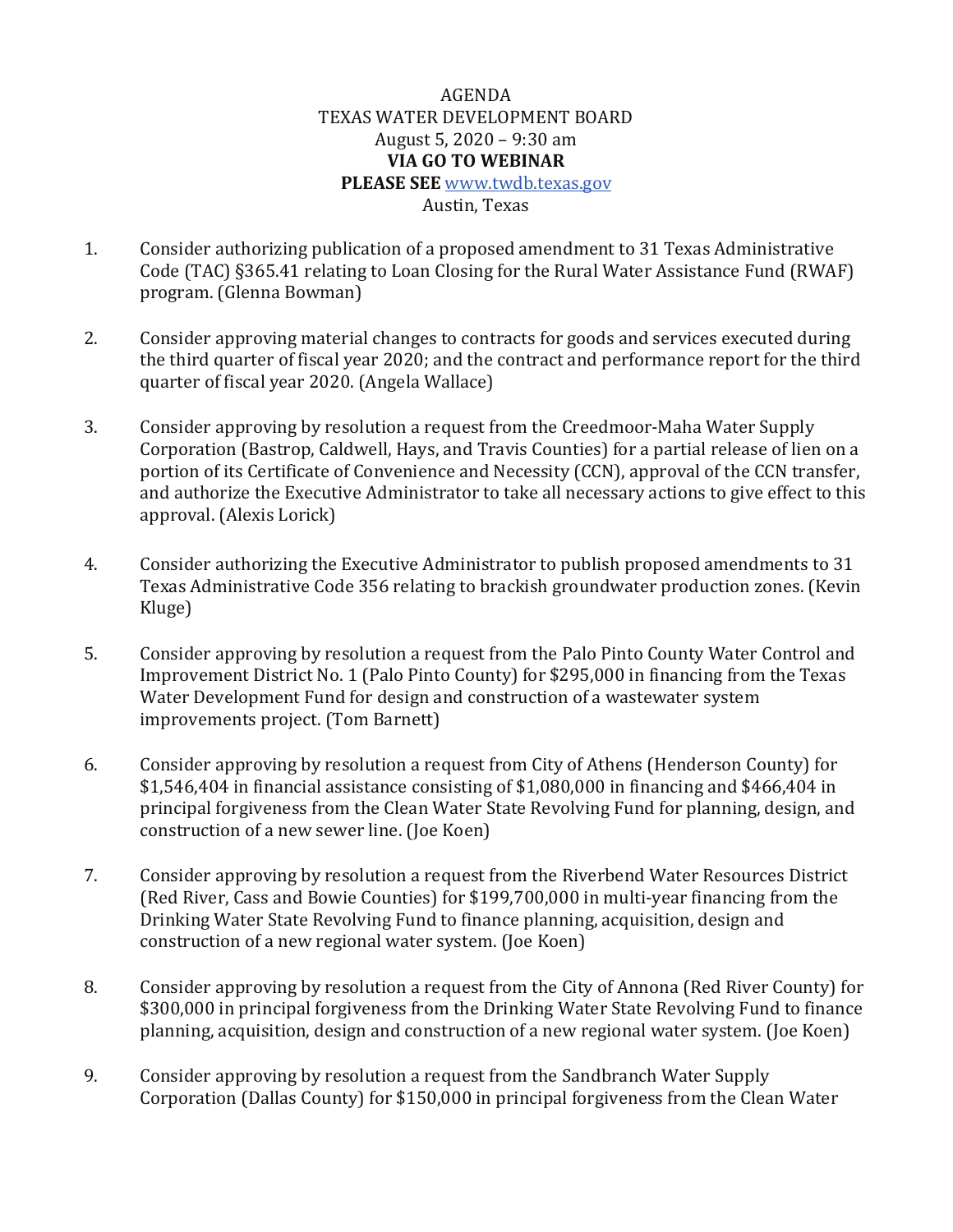State Revolving Fund for planning of a wastewater system improvements project. (Joe Koen)

- 10. Consider approving by resolution a request from the Sandbranch Water Supply Corporation (Dallas County) for \$300,000 in principal forgiveness from the Drinking Water State Revolving Fund for planning of a water system improvements project. (Joe Koen)
- 11. Consider approving by resolution a request from the Upper Trinity Regional Water District (Fannin, Collin, Cooke, Dallas, Denton, Grayson, and Wise counties) to 1) amend Texas Water Development Board Resolution No. 15-089A to authorize a \$398,000,000 increase in multi-year Board Participation financing and 2) amend Texas Water Development Board Resolution No. 15-089B to authorize a \$15,000,000 increase in Deferred Interest financing from the State Water Implementation Revenue Fund for Texas for design and construction of the Lake Ralph Hall Reservoir. (Joe Koen)
- 12. Consider approving by resolution a request from the City of Eagle Pass (Maverick County) for 1) \$3,997,286 in financial assistance consisting of \$3,640,000 in financing and \$357,286 in principal forgiveness from the Drinking Water State Revolving Fund for construction of a water system improvements project; and 2) a waiver of the requirement to include funds to mitigate water loss as part of this project. (Mireya Loewe)
- 13. Consider approving by resolution a request from the City of Raymondville (Willacy County) for \$2,599,412 in financial assistance consisting of \$1,520,000 in financing and \$1,079,412 in principal forgiveness from the Drinking Water State Revolving Fund for planning, design, and construction of a water system improvements project. (Mireya Loewe)
- 14. The Board will receive comments from the public on any matters within the jurisdiction of the TWDB, with the exception of matters which are subject to the ex parte prohibition found in Texas Government Code Section 2001.061.
- 15. The Board may adjourn into Executive Session and conduct a closed meeting to consider any item on this agenda if a matter is raised that is appropriate for the Board to conduct a private consultation with its attorney on a matter in which the duty of the attorney to the governmental body under the Texas Disciplinary Rules of Professional Conduct of the State Bar of Texas clearly conflicts with Chapter 551 of the Texas Government Code. The Board may conduct a closed meeting to receive legal advice and discuss pending or contemplated litigation, settlement offers, or the appointment, employment, evaluation, reassignment, duties, discipline or dismissal of specific Board employees, including the Executive Administrator and General Counsel, as permitted by Sections 551.071 and 551.074, the Texas Open Meetings Act, codified as Chapter 551 of the Texas Government Code. The Board may also meet in open meeting to take action on legal or personnel matters considered in the closed meeting as required by Section 551.102 of the Open Meetings Act, Chapter 551 of the Government Code. The Board may conduct a closed meeting to consider and discuss financial matters related to the investment or potential investment of the Board's funds, as permitted by Section 6.0601(a) of the Texas Water Code. The Board may also meet in open meeting to take action on a financial matter discussed in the closed meeting as required by Section 6.0601(b) of the Texas Water Code.